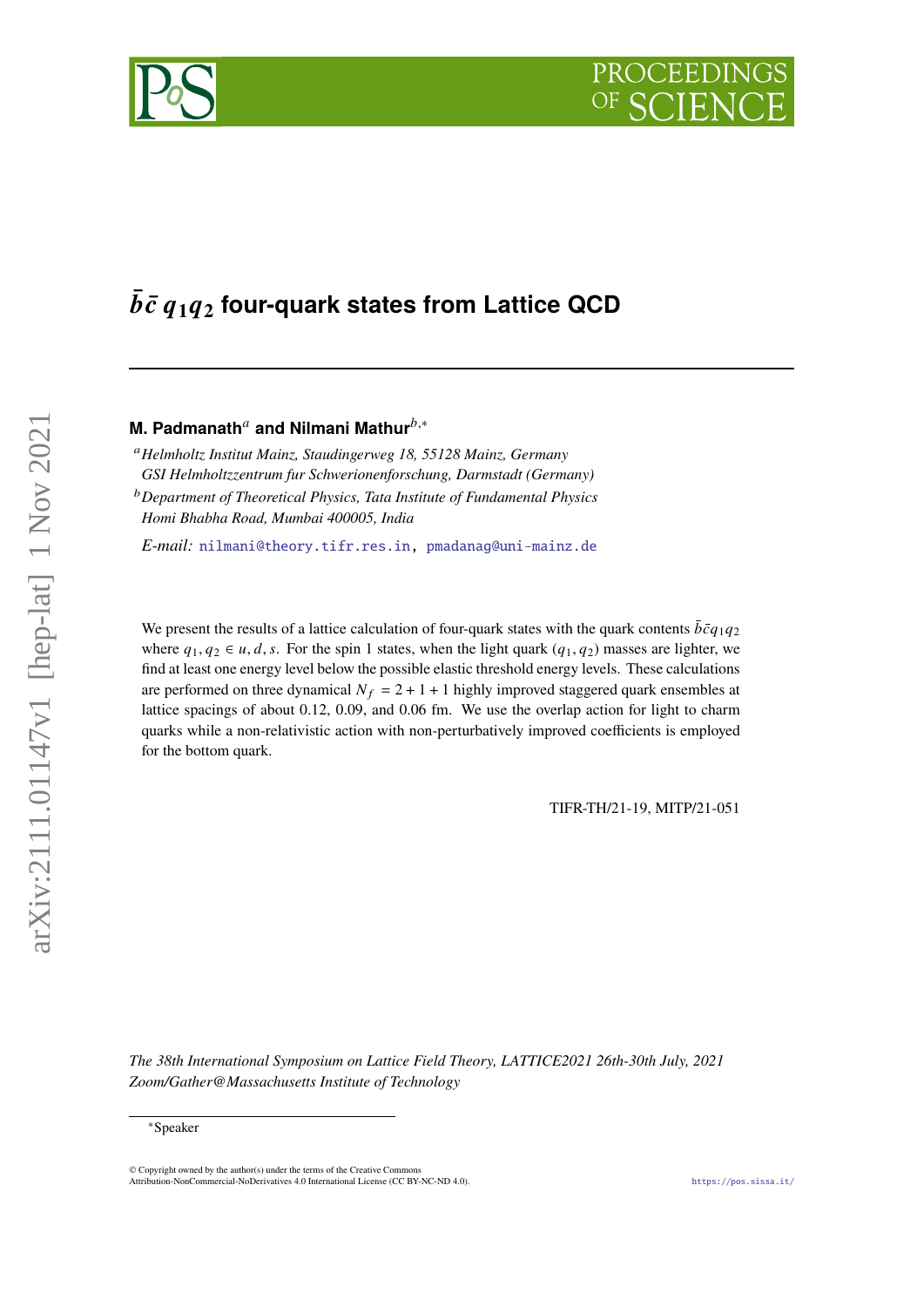## **1. Introduction**

Hadron spectroscopy is passing through an incredible era with the discovery of a large number of subatomic particles in a short span of time [\[1\]](#page-7-0). Moreover, it is highly anticipated that many more hadrons will be discovered in the near future from the large data being collected and to be collected at LHCb, BESIII, BelleII, JPARC and JLAB. While some of the newly discovered particles could be understood as the regular mesons and baryons, many of them do not fit in the conventional valence quark-antiquark or three quark pictures. Observed decay channels for some of these states even manifestly demand interpretation through four or five valence quark configurations. Though a number of theories have been put forward to interpret these new exotic states – starting from compact tetraquarks, loosely bound molecules, hadroquarkonia and hybrids, etc., and even by nonresonant structures arising from threshold effects and triangle singularity, a coherent picture on the formations, structures and properties of these new states, is still elusive [\[2](#page-7-1)[–7\]](#page-7-2).

Lattice QCD is the best suitable way to study the energy spectra and structures of subatomic particles quantitatively with controlled systematic errors, which can further be improved with increasing computing resources. Naturally, lattice QCD is a promising tool to study these new particles. Here the primary goal is to understand the energy spectra and structures of these new particles and to predict many more such particles to guide in discovering them at experimental facilities. However, in order to unveil the infinite-volume physics from the finite-volume spectrum, it is essential to perform chiral and continuum extrapolations to the physical limits, along with a detailed finite-volume analysis to discern the pole distribution in the scattering amplitude across the complex energy plane. For the states such as  $X(3872)$ ,  $Z(4430)$ ,  $P_c$ -pentaquarks etc., where there are a number of multi-particle thresholds, it is quite challenging to obtain precise results with current-days available statistics and lattice technologies. As a result, only a few preliminary attempts have so far been made to investigate these newly discovered exotics *c.f.* in charmonia [\[8](#page-8-0)[–10\]](#page-8-1).

However, for the states well below the elastic threshold, lattice QCD can provide precise results to investigate them in detail and even can guide in discovering them. Indeed, a consistent prediction has been made by multiple lattice QCD groups [\[11](#page-8-2)[–15\]](#page-8-3) where deeply bound four-quark states have been found with the valence quark contents  $\bar{b} \bar{b} u d$  and  $\bar{b} \bar{b} u s$  with spin  $J = 1$  and isospin  $I = 0$ and  $I = 1/2$ . An energy level of about 100-150 MeV below the elastic threshold ( $BB^*$ ) was found for  $\bar{b} \bar{b} u d$  which can be associated with its binding energy assuming the finite volume effects are small in a system of two heavy mesons. For its strange-sibling,  $\bar{b} \bar{b} u s$ , the respective threshold and the predicted binding energy are  $BB_s^*$  and 70-100 MeV. That makes these very states stable under strong interactions, and hence they are the prime candidates to search for at experimental facilities. However, a large center of momentum energy is required to produce a hadron with two bottom quarks and hence their discovery may get delayed. Other doubly heavy four-quarks that are also appealing are  $\bar{b}\bar{c}ud \bar{b}\bar{c}us$ ,  $\bar{c}\bar{c}ud$  and  $\bar{c}\bar{c}us$ , and they have a greater discovery potential. Recently a state with the valence quark configuration  $cc\bar{u}\bar{d}$ , named as  $T_{cc}^+$ , has been discovered by LHCb [\[16,](#page-8-4) [17\]](#page-8-5). Prior to that discovery, in a lattice calculation we found an energy level  $23 \pm 11$  MeV below the elastic threshold,  $DD^*$  [\[13\]](#page-8-6). However, as mentioned earlier, it is necessary to make an amplitude analysis of finite-volume spectrum to associate that energy level with the discovered state. For  $\bar{c} \bar{c} u s$ , we also found an energy level 8 ± 8 MeV below the elastic threshold  $DD_s^*$ , which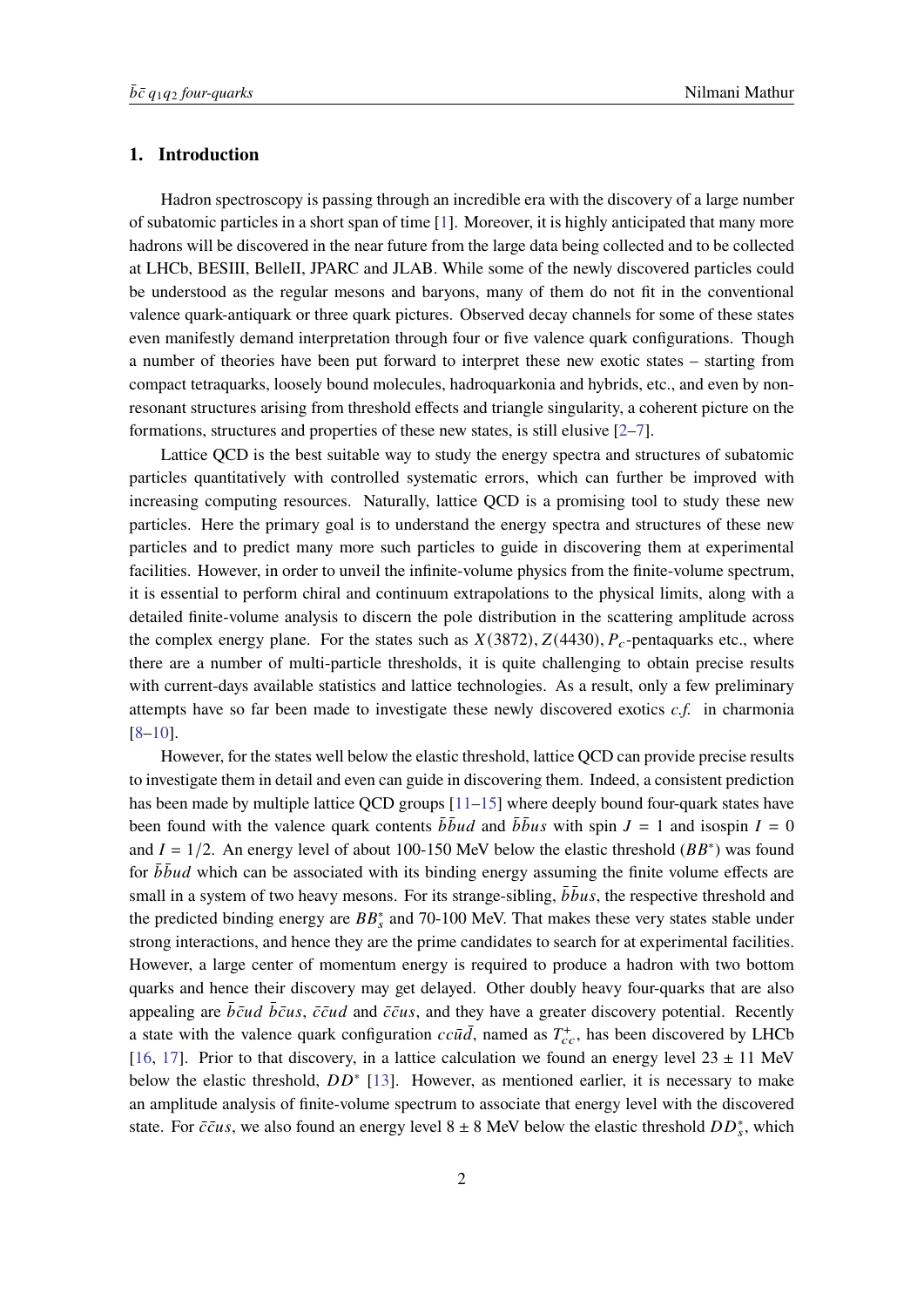again needs a detail volume study to find whether that is a scattering state or a bound state close to the threshold as in the case of  $T_{cc}^+$ .

Lattice calculations have also been performed recently for  $\bar{b}\bar{c}ud$  ( $J = 1, I = 0$ ) and  $\bar{b}\bar{c}us$  ( $J =$  $1, I = 1/2$ ). In Ref. [\[18\]](#page-8-7) it was reported that for  $\overline{bc}ud$ , an energy level exists 15-61 MeV below its elastic threshold  $(DB^*)$ . However, in Ref. [\[15\]](#page-8-3) authors of Ref. [\[18\]](#page-8-7) refined their results with an improved quark source and reported a new set of results where no indication of any binding for either  $\bar{b}\bar{c}u$  or  $\bar{b}\bar{c}u s$  was found. In Ref. [\[19\]](#page-8-8), no binding for  $\bar{b}\bar{c}u d/\bar{b}\bar{c}u s$  has also been reported.  $\bar{b}\bar{c}ud/\bar{b}\bar{c}us$  have also been investigated through various models (see Ref. [\[18\]](#page-8-7) for references on such models). While the HQ-symmetry inspired and non-chiral models mostly found unbound or very weekly bound states, QCD sum rule and chiral models reported a bound state (both for 0 and 1-isospins) with binding energy over a wide range ∼ 20 − 400 MeV.

Here we report preliminary results from our ongoing study of  $T_{bc}(\bar{bc}ud)(J = 1, I = 0)$  and  $T_{bcs}(\bar{b}\bar{c}us)(J = 1, I = 1/2)$  channels. Contrary to the other two lattice calculations [\[15,](#page-8-3) [19\]](#page-8-8) our preliminary results indicate the presence of an energy level, which can be clearly extracted, below the respective elastic thresholds both for  $\bar{b}\bar{c}ud$  and  $\bar{b}\bar{c}us$ . We perform this calculation at both coarse and finer lattice spacings and find that the extracted energy levels have lattice spacing dependence – the lowest energy level gets deeper below the elastic threshold at finer lattices.

# **2. Lattice set up and operators**

The lattice set up for this work is the same as in ILGTI's previous calculations on heavy hadrons [\[20,](#page-8-9) [21\]](#page-8-10), four-quarks [\[13\]](#page-8-6) and dibaryons [\[22\]](#page-8-11). We use the three set of  $N_f = 2 + 1 + 1$  flavours HISQ gauge ensembles generated by MILC of lattice sizes  $24^3 \times 64$ ,  $32^3 \times 96$  and  $48^3 \times 144$  with lattice spacings 0.012, 0.0888 and 0.0582 fm, respectively [\[23\]](#page-8-12). We use overlap action for the light to charm valence quarks and the valence propagators are calculated employing a gauge fixed wall source. As detailed in Refs. [\[13,](#page-8-6) [20](#page-8-9)[–22\]](#page-8-11) an NRQCD action, with improved coefficients is used for the bottom quarks. The strange quark mass is tuned by setting the unphysical pseudoscalar mass  $\bar{s}s$ to 688 MeV, while the charm and bottom quark masses are set by equating the lattice determined spin-averaged kinetic masses of 1S quarkonia to their respective experimental values.

<span id="page-2-0"></span>

| Meson-meson type |                                              | Antidiquark-diquark type |                                                                                                                               |
|------------------|----------------------------------------------|--------------------------|-------------------------------------------------------------------------------------------------------------------------------|
|                  | $(\bar{b}\gamma_5 q_1)(\bar{c}\gamma_i q_2)$ |                          | $([bC\gamma_i\bar{c}][q_1C\gamma_5q_2])$                                                                                      |
|                  | $(\bar{b}\gamma_iq_1)(\bar{c}\gamma_5q_2)$   |                          | $([bC\gamma_5\bar{c}][q_1C\gamma_iq_2])$                                                                                      |
|                  |                                              |                          | 3 $\epsilon_{ijk}(\bar{b}\gamma_j q_1)(\bar{c}\gamma_k q_2)$ 6 $\epsilon_{ijk}([\bar{b}C\gamma_j \bar{c}][q_1C\gamma_k q_2])$ |

**Table 1:** The set of interpolating fields used for four-quark contents  $\bar{b}\bar{c}q_1q_2$ . [] refers to the color triplet (anti)diquark objects, whereas () refers to the color neutral objects.  $C$  is the charge conjugation operator, and  $\gamma$  refers to the Dirac matrices. The numbers on the left side of each operator are related to the operator ordering in GEVP. Appropriate linear combinations of the above operators are taken for the projections to isospins  $I = 0$  and  $I = 1/2$ .

The set of interpolating fields considered for this work with the valence quark contents  $\bar{b}\bar{c}q_1q_2$ , with  $q_1, q_2 \in u, d, s$ , are shown in Table [1.](#page-2-0) These are all spatially-local operators. It is to be noted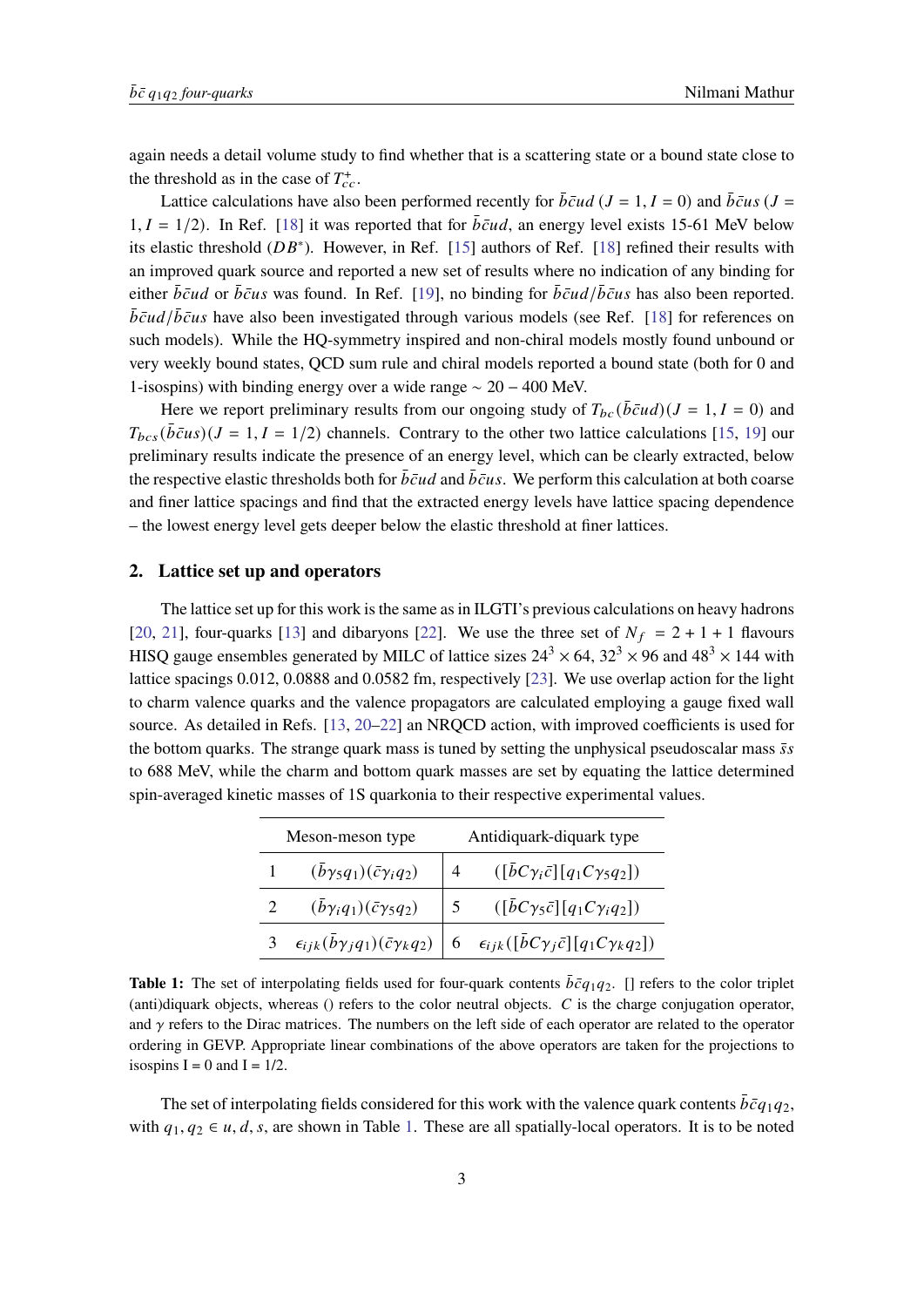that along with the HQET-inspired operators, for which a heavy diquark has spin 1, we also use the diquark-antidiquark type operators with the light diquark having a spin 1 keeping in mind that charm quark mass is much lighter than that of the bottom quark.

#### **3. Results**

We report our preliminary results on the energy spectra of  $\bar{b}\bar{c}q_1q_2$  with various values of  $m_{q_1}$  and  $m_{q_2}$ , while keeping the bottom and charm quark masses at their physical values. The relevant twomeson thresholds for the isoscalar axial-vector  $\overline{b} \overline{c} u d$  channel are  $B^* D$ ,  $BD^*$  and  $B^* D^*$ , with  $B^* D$  as the lowest one. For  $\bar{b} \bar{c} u s$ , corresponding two-meson thresholds are  $B^* D_s$ ,  $B_s^* D$ ,  $B D_s^*$ ,  $B_s D^*$ ,  $B^* D_s^*$ and  $B_s^*D^*$ , where  $B_s^*D$  is the lowest one. The matrices of two point correlation functions,  $C_{ij}(t)$  =  $\langle O_i(t+t_{\rm src})O_j^{\dagger}(t_{\rm src})\rangle$ , are constructed with the interpolators listed in Table [1,](#page-2-0) and are used to form a generalized eigenvalue problem  $C_{ij}(t)v_j^{(n)}(t,t_0) = \lambda^{(n)}(t,t_0)C_{ij}(t_0)v_j^{(n)}(t,t_0)$ . The energy spectra is then extracted from the large time behaviour of the eigenvalues  $\lambda^{(n)}(t, t_0)$ , with the exponential fits.

<span id="page-3-0"></span>We analyze various combination of operators to check the consistency in the ground state energy with the variation of the number of interpolating fields. In Fig. [1](#page-3-0) we show the energy splitting of the ground state from the elastic threshold for  $\bar{b}\bar{c}us$ , at the quark mass  $m_u$  corresponding to the pseudoscalar meson mass 550 MeV on the fine lattice ensemble ( $a = 0.0582$  fm). The top part shows the energy difference with respect to the variation of fit-window and the bottom part is the corresponding  $y^2$  per degrees of freedom for the corresponding fits.



**Figure 1:** Top: Energy splitting of the ground state with respect to the elastic threshold (shown by the dotted line) for the isoscalar axial-vector  $\bar{b}\bar{c}u s$  at the quark mass  $m_u$  corresponding to  $m_{\pi} \sim 550$  MeV. The result is obtained on the fine lattice ensemble ( $a = 0.0582$  fm) showing the dependence of the fitted result at times t. The red and blue circles are obtained by direct and ratio fitting methods. Bottom:  $\chi^2$ /d.o.f. for the respective fits.

In Fig. [2](#page-4-0) the variation of the finite-volume spectrum, as extracted by the above procedure, is shown as a function of the basis of operators that we consider in the analysis. The filled and empty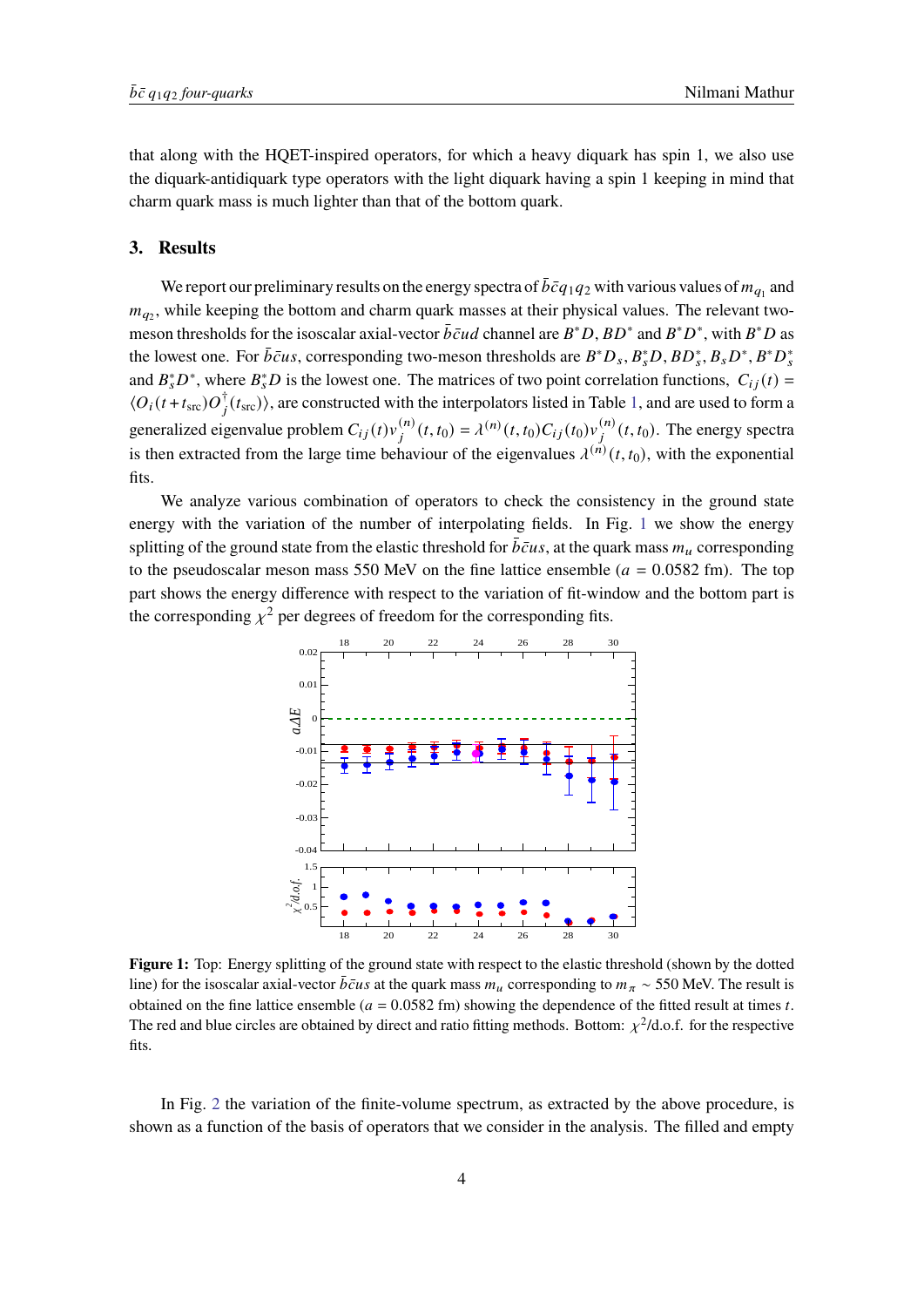<span id="page-4-0"></span>

**Figure 2:** A representative figure showing the basis dependence of the fitted energy differences from the elastic threshold (shown by the horizontal line set at zero). The circles below indicate whether an operator is included (filled) or not (empty) in a particular set of operators in the eigenvalue problem.

circles below represent whether an operator is included or not in the analysis. For example, in the farthest-left side the basis set has all filled circles, which signifies that we include all 6 operators in the sequence 1 to 6 as in Table [1.](#page-2-0) The top part shows the energy difference as obtained in Fig. [1](#page-3-0) for a particular basis shown by column of circles shown vertically. It can be clearly seen that the inclusion of the operator 2 is essential to get an energy level below the lowest threshold. This particular figure is for the case of  $\bar{bc}u\bar{s}$  on the fine lattice ensemble ( $a = 0.0582$  fm) at the physical bottom and charm quark mass and at  $m<sub>u</sub>$  corresponding to the pseudoscalar meson mass of 550 MeV. To see the relative strength of the correlation matrix elements with respect to the diagonal elements one can define a normalized correlation matrix,  $C_{ii}/\sqrt{C_{ii}C_{jj}}$ . In Fig. [3](#page-5-0) we show a matrix plot representing that cross-correlation between various operators. It is interesting to see that operator 4, the HQET-inspired operator for which a heavy diquark has spin 1, is the only antidiquark-diquark type operator that has strong cross-correlations with meson-meson operators.

We perform similar analysis for  $\bar{b}\bar{c}q_1q_2$  at a number of light quark masses  $(m_{q_1} = m_{q_2} = m_q)$ while keeping the charm and the bottom quark masses at their physical values. In Fig. [4](#page-5-1) we show the results for two set of operator basis – when only operators 1, 2 and 4 are included (left), and when all 6 operators are included (right). The vertical-axis represents the energy difference of the extracted energy levels from the elastic  $B^*D$ -threshold while the horizontal-axis is the pion mass corresponding to the different light-quark masses ( $m_{q_1} = m_{q_2} = m_q$ ). These results are obtained at the finest ensemble ( $a = 0.0582$  fm) and show the presence of an energy level below the lowest  $B^*D$ -threshold for all values of the light quark masses even above the strange quark mass. This energy difference ( $\Delta E$ ) increases as  $m_{q_1}, m_{q_2}$  approach their physical values. On the higher side one needs to investigate whether  $\Delta E$  reduces further and approach its elastic threshold limit at  $m_{q_1} = m_{q_2} = m_c$  or  $m_b$ . A preliminary estimate for  $|\Delta E|_{\bar{b} \bar{c} u d}$  is found to be ~ 20 – 40 MeV at the physical quark masses.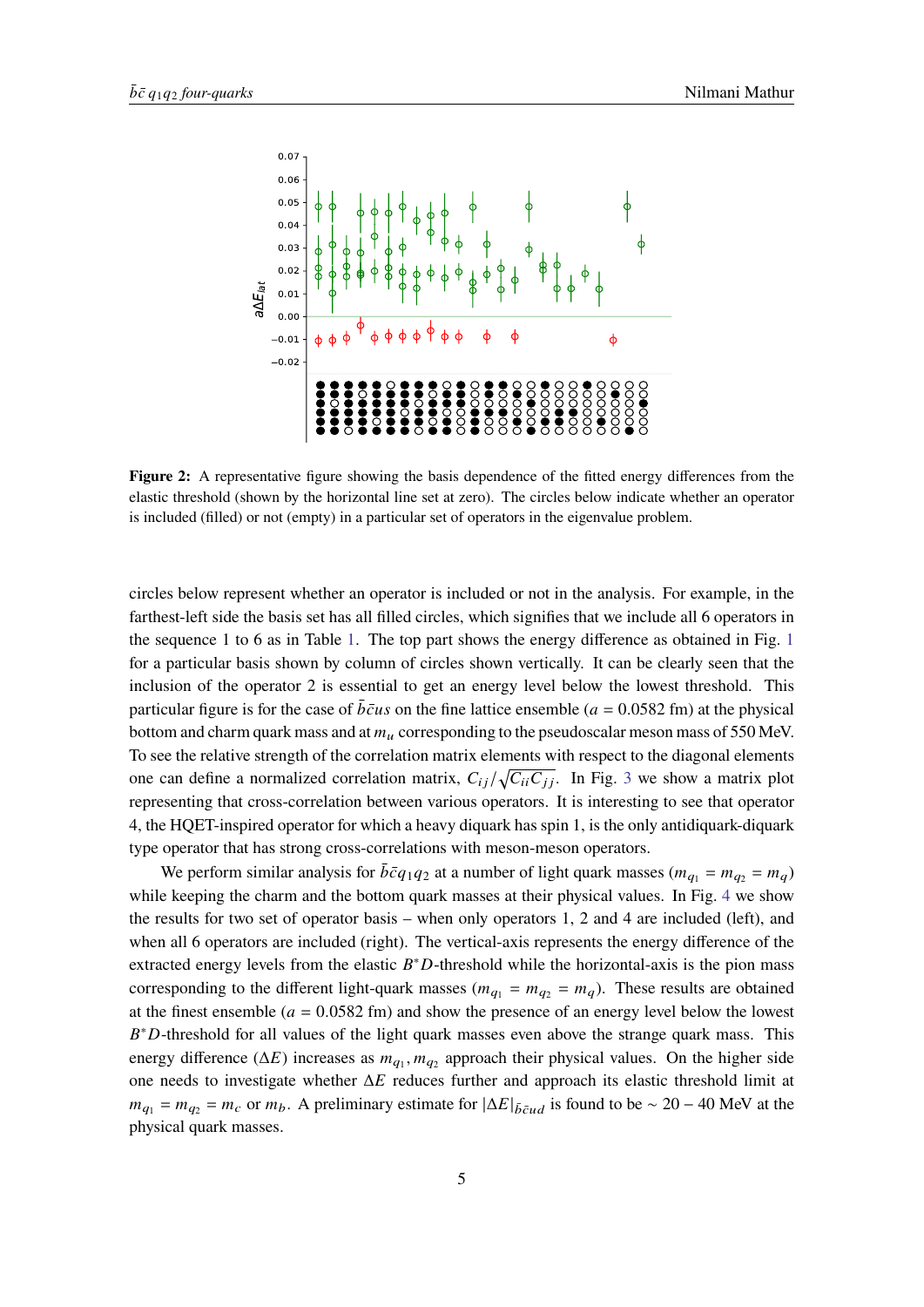<span id="page-5-0"></span>

**Figure 3:** The normalized correlation matrix,  $C_{ij}/\sqrt{C_{ii}C_{jj}}$ , at  $t = 6$ . This matrix plot, with relative color coding, shows the relative strength of the correlation matrix elements with respect to the diagonal elements.

<span id="page-5-1"></span>

**Figure 4:** The finite-volume energy spectra of the isoscalar axial-vector  $\bar{b}\bar{c}ud$  in terms of their splitting from the elastic threshold, at various values of  $m_u = m_d$  corresponding to pion masses shown in the x-axis. The horizontal lines refer various non-interacting levels with the elastic threshold set at zero. Left: For the basis including operators 1, 2, and 4. Right: Same as on the left, but for the full operator basis.

In Fig. [5](#page-6-0) we show the similar results for the four-quark configurations  $\bar{b}\bar{c}q\bar{s}$  where the strange, charm and bottom quark masses are kept at their physical values while the light quark mass  $m_q$ (equivalently the pion mass) is varied. Here also we see an energy level below the lowest threshold  $B_s^*D$ , that is, the extracted  $\Delta E$  is non-zero and negative within the statistics. Here again, as in the case of  $\bar{b}\bar{c}q_1q_2$ , we see the similar pion mass dependence of  $\Delta E$ , that is, smaller the light quark mass larger is the value of  $|\Delta E|$ .

Next, to see the lattice spacing dependence of the extracted energy differences ( $\Delta E$ ) we perform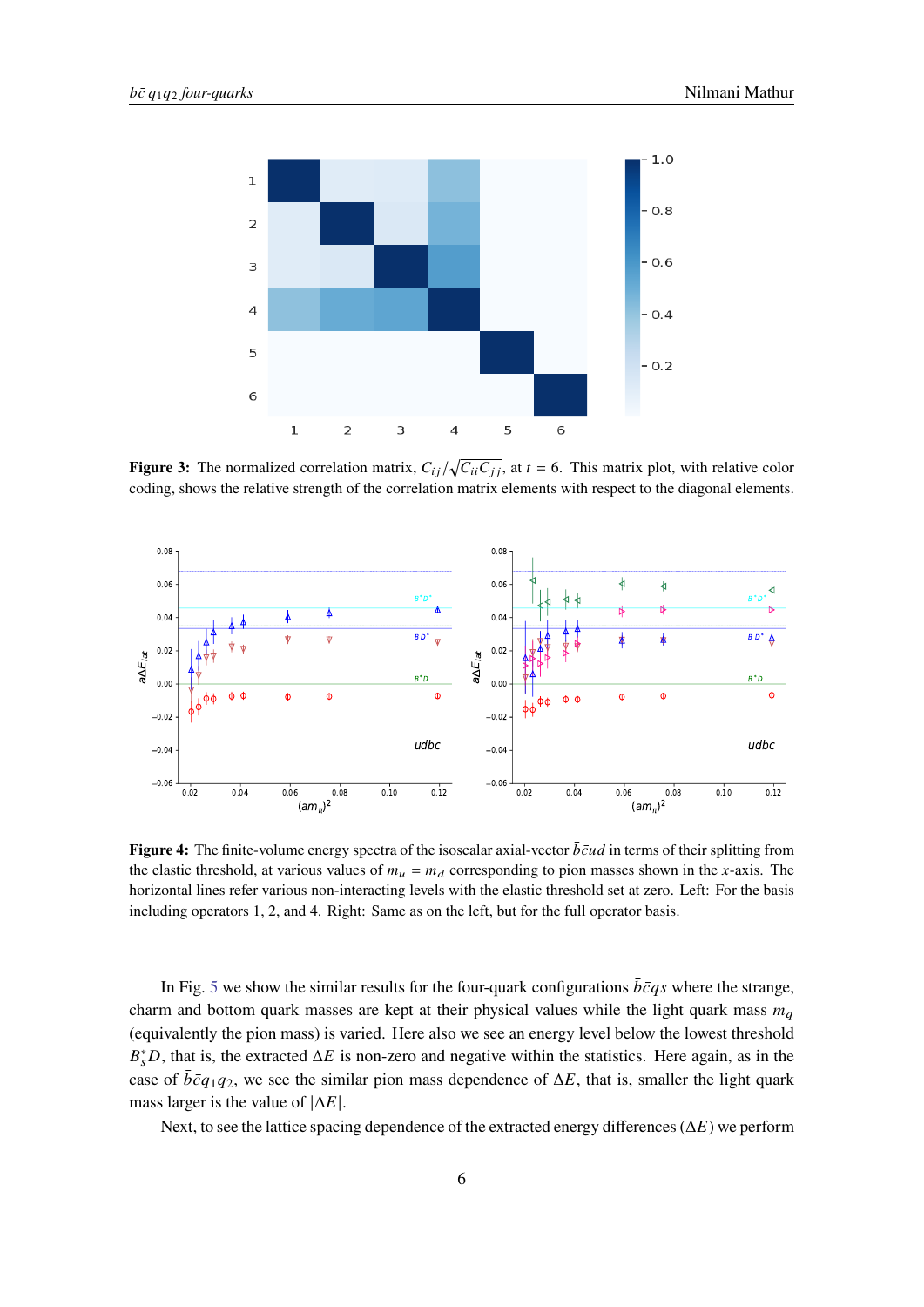<span id="page-6-0"></span>

<span id="page-6-1"></span>**Figure 5:** Same as in Figure [4,](#page-5-1) but for the isoscalar axial-vector  $\bar{b}\bar{c}u s$  channel



**Figure 6:** Same as Fig. [1](#page-3-0) for  $\bar{b}\bar{c}us$  four-quarks, but at a coarser lattice spacing ( $a = 0.12$  fm) and at a light quark mass  $(m_u)$  corresponding to the pion mass 340 MeV. Compared to the fine lattice results the energy splitting shown above is smaller and is consistent with zero.

similar study on our coarsest lattice ensemble ( $a = 0.12$  fm). In Fig. [6](#page-6-1) we show a representative plot to illustrate our results for  $\bar{b}\bar{c}u s$  at a light quark mass  $(m_u)$  corresponding to the pion mass 340 MeV. This plot shows that the energy splitting of the lowest energy level from the elastic threshold, similar to the one presented in Fig[.1,](#page-3-0) on a coarser lattice is smaller and consistent with zero within the statistics. We plan to further study the lattice spacing dependence of the energy spectra on a larger number of configurations and also with another lattice spacing at  $a = 0.09$  fm.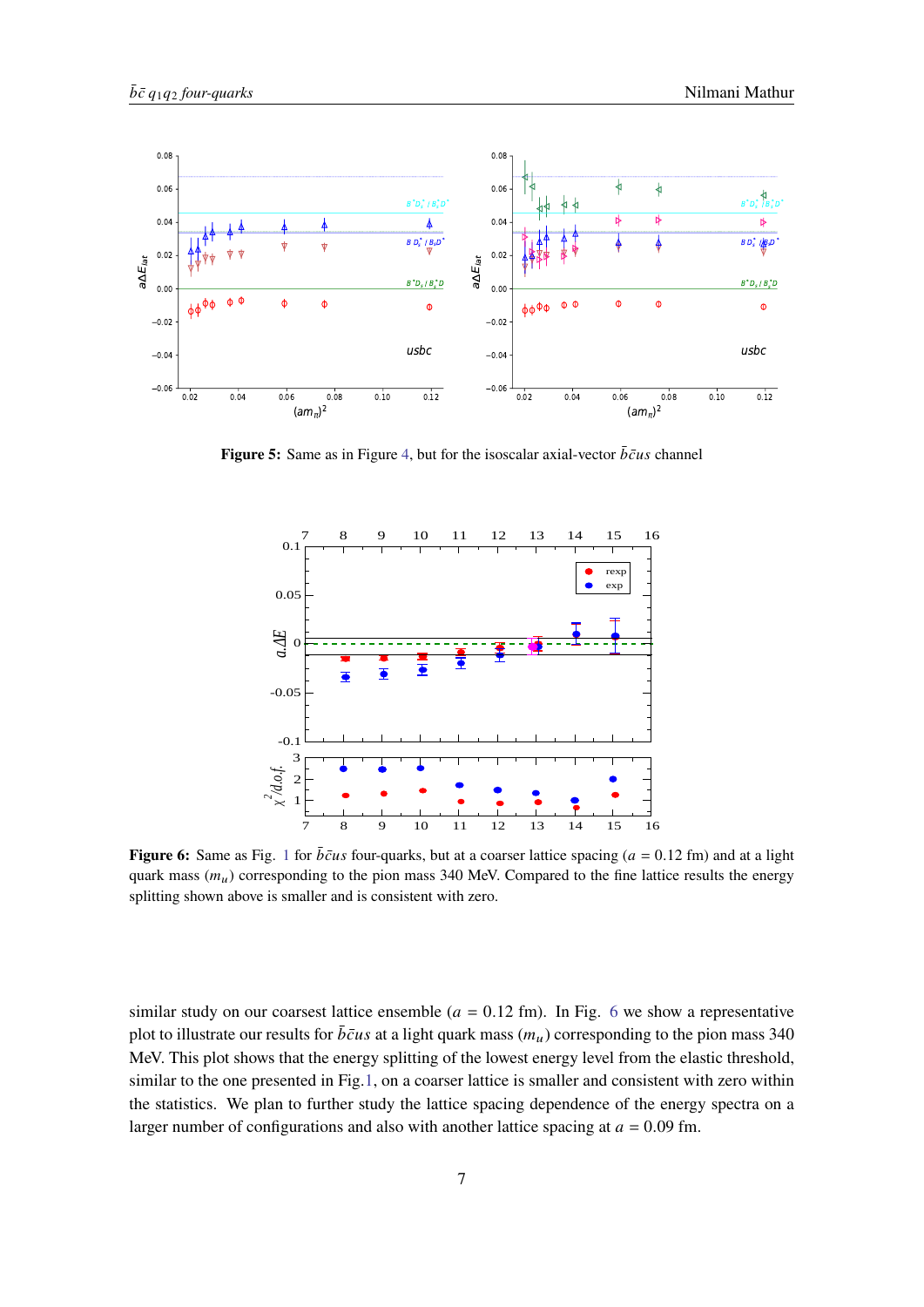# **4. Conclusions and outlook**

Motivated by the discovery potential of four-quark bound states with the valence quark configurations  $\bar{b}\bar{c}ud/\bar{b}\bar{c}us$ , we have performed a lattice QCD calculation to study the energy spectra of these systems. We report preliminary results for the cases with  $J = 1$  and isospins  $I = 0$  and 1/2. Our preliminary results indicate the presence of an energy level below the respective elastic threshold both for  $\bar{b}\bar{c}ud$  and  $\bar{b}\bar{c}us$ . We also find that the energy splitting between the ground state from the elastic threshold is dependent on the lattice spacing and it increases as one approaches the continuum limit. This could be related to the cut-off effects of the energy spectra. Hence one needs to use a finer lattice so that  $m<sub>c</sub>a$  value for the charm quark is small. Our preliminary estimate, at the fine lattice ensemble, of this energy difference for  $\bar{b}\bar{c}ud$  is in the range of 20-40 MeV below its elastic threshold. A detailed investigation on the volume dependence of these finite-volume energy levels is further required to make concrete inferences on the existence of bound states in these channels. We plan to perform such a study in future.

## **Acknowledgments**

This work is supported by the Department of Atomic Energy, Government of India, under Project Identification Number RTI 4002. We are thankful to the MILC collaboration and in particular to S. Gottlieb for providing us with the HISQ lattices. Computations are carried out on the Cray-XC30 of ILGTI, TIFR, and on the Pride/Flock/Zeal clusters of the Department of Theoretical Physics, TIFR.

## **References**

- <span id="page-7-0"></span>[1] Particle Data Group collaboration, *Review of Particle Physics*, *[PTEP](https://doi.org/10.1093/ptep/ptaa104)* **2020** (2020) [083C01.](https://doi.org/10.1093/ptep/ptaa104)
- <span id="page-7-1"></span>[2] A. Ali, J.S. Lange and S. Stone, *Exotics: Heavy Pentaquarks and Tetraquarks*, [1706.00610](https://arxiv.org/abs/1706.00610).
- [3] S.L. Olsen, T. Skwarnicki and D. Zieminska, *Nonstandard heavy mesons and baryons: Experimental evidence*, *[Rev. Mod. Phys.](https://doi.org/10.1103/RevModPhys.90.015003)* **90** (2018) 015003 [[1708.04012](https://arxiv.org/abs/1708.04012)].
- [4] F.-K. Guo, C. Hanhart, U.-G. Meißner, Q. Wang, Q. Zhao and B.-S. Zou, *Hadronic molecules*, *[Rev. Mod. Phys.](https://doi.org/10.1103/RevModPhys.90.015004)* **90** (2018) 015004 [[1705.00141](https://arxiv.org/abs/1705.00141)].
- [5] M. Karliner, J.L. Rosner and T. Skwarnicki, *Multiquark States*, *[Ann. Rev. Nucl. Part. Sci.](https://doi.org/10.1146/annurev-nucl-101917-020902)* **68** [\(2018\) 17](https://doi.org/10.1146/annurev-nucl-101917-020902) [[1711.10626](https://arxiv.org/abs/1711.10626)].
- [6] Y.-R. Liu, H.-X. Chen, W. Chen, X. Liu and S.-L. Zhu, *Pentaquark and Tetraquark states*, *[Prog. Part. Nucl. Phys.](https://doi.org/10.1016/j.ppnp.2019.04.003)* **107** (2019) 237 [[1903.11976](https://arxiv.org/abs/1903.11976)].
- <span id="page-7-2"></span>[7] N. Brambilla, S. Eidelman, C. Hanhart, A. Nefediev, C.-P. Shen, C.E. Thomas et al., *The states: experimental and theoretical status and perspectives*, *[Phys. Rept.](https://doi.org/10.1016/j.physrep.2020.05.001)* **873** (2020) 1 [[1907.07583](https://arxiv.org/abs/1907.07583)].